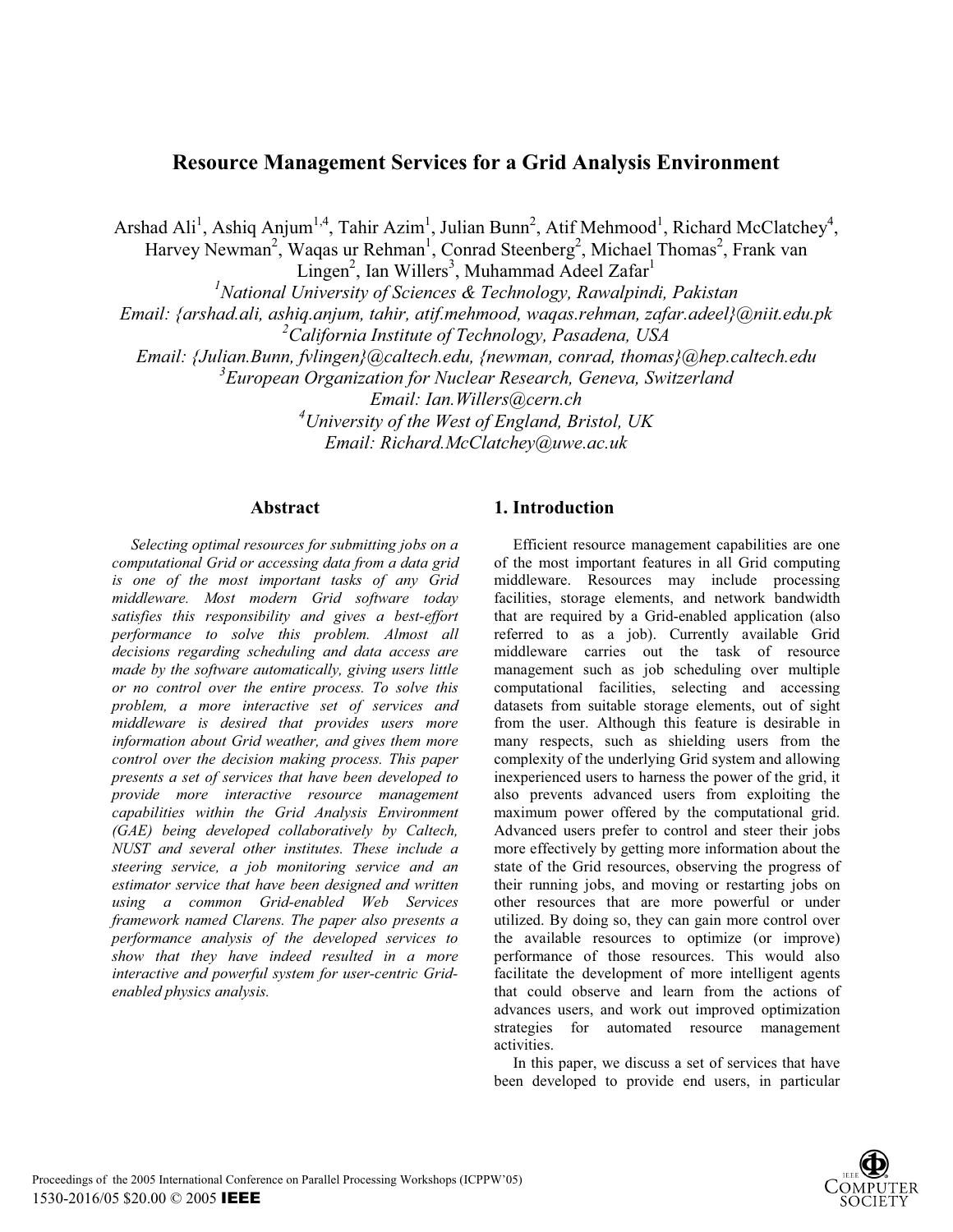advanced end users, the ability to get more information about available resources and to gain more control over the execution of their jobs. These services have been written within the framework of a Grid Analysis Environment (GAE) [1]. Three main services are described:

• A steering service developed to provide dynamic and adaptive resource management due to the volatile nature of a Grid environment. This service also provides users information about the progress of their jobs and lets them interact with their jobs through actions like pausing or restarting jobs, or moving them to better resources.

• An estimator service that allows users and other services to estimate the cost of doing a number of tasks, such as running a job, and transferring a file.

• A job monitoring service that enables the steering service (as well as clients) to collect information about the status of running jobs and the resources being used by them.

This paper is organized as follows. In Section 2, we describe a brief background of the problem and the requirement of greater control over job execution on the Grid. In Section 3, we describe the overall architecture of the system and the mutual interaction between the web services through the Clarens web services framework [2]. We then go on to describe the implementation of the services in Sections 4, 5 and 6. We present some performance results in Section 7, before giving an overview of related work in Section 8 and concluding in Section 9.

## **2. Grid Usage in High Energy Physics**

The CMS [3] experiment is one of the four High Energy Physics (HEP) experiments which are part of the LHC (Large Hadron Collider) program under construction at CERN, and will become operational in the year 2007. In addition to this construction, several physicists, engineers and computer scientists work together on a software infrastructure that will allow physicists to analyze data produced by the CMS detectors.

From a computing point of view, physics analysis is a very complex task since it includes several computing challenges. On the one hand, large amounts of data (of the order of Tera- and Peta-bytes) have to be stored and replicated to several geographically distributed sites. Next, physics analysis code needs to be in place that understands the physics process in the detector. Finally, a distributed software system is required to identify where the requested data is located, to determine the best and closest available locations for

executing the physics analysis code, and finally to submit jobs for execution.

Current Grid tools used by high-energy physics are geared towards batch analysis. A large number of computing jobs are split up into a number of processing steps (arranged to follow a directed acyclic graph structure) and are executed in parallel on a computing farm. The only interaction between the user and the batch job is the ability to display the progress of the computing job and the ability to restart processing steps that may have failed due to error.

As stated earlier, advanced users might be able to make better decisions regarding which jobs to execute on high priority and what computational facilities to use to execute those jobs. The resource management services outlined in this paper provide users with this capability. While it is still possible for average users to continue to use the normal system of automatic job scheduling and progress monitoring, advanced users can get potentially better productivity by steering their jobs manually for faster performance.

## **3. Web Services Based Architecture**

In order to provide advanced users the ability to get more productivity from the available Grid infrastructure, we have developed a collection of services that can interact with each other to share monitoring and resource information, store the state of users' analysis sessions, and allow users to make their own choices about job execution.

These services have been developed as part of the Grid Analysis Environment (GAE) [1]. The GAE envisages the development of an ensemble of web services cooperating to form a more interactive analysis environment, in order to meet the interactive analysis requirements specified by the Particle Physics Data Grid (PPDG) CS-11 working group [4]. The Clarens web service hosts are the backbone of this GAE. Clarens offers a web service framework for hosting the GAE web services, and provides a common set of services for authentication, access control, and for service lookup and discovery. Clarens enables users and services to dynamically discover other services and resources within the GAE through a peer-to-peer based lookup service [5].

In this paper, we describe a number of services that we have developed in order to meet the needs of advanced users described in Section (1) and (2) above. These services include the steering service, the job monitoring service, and the estimator service. The steering service provides users with real-time control of their job submissions, allowing users to steer their jobs in order to achieve sustained performance. The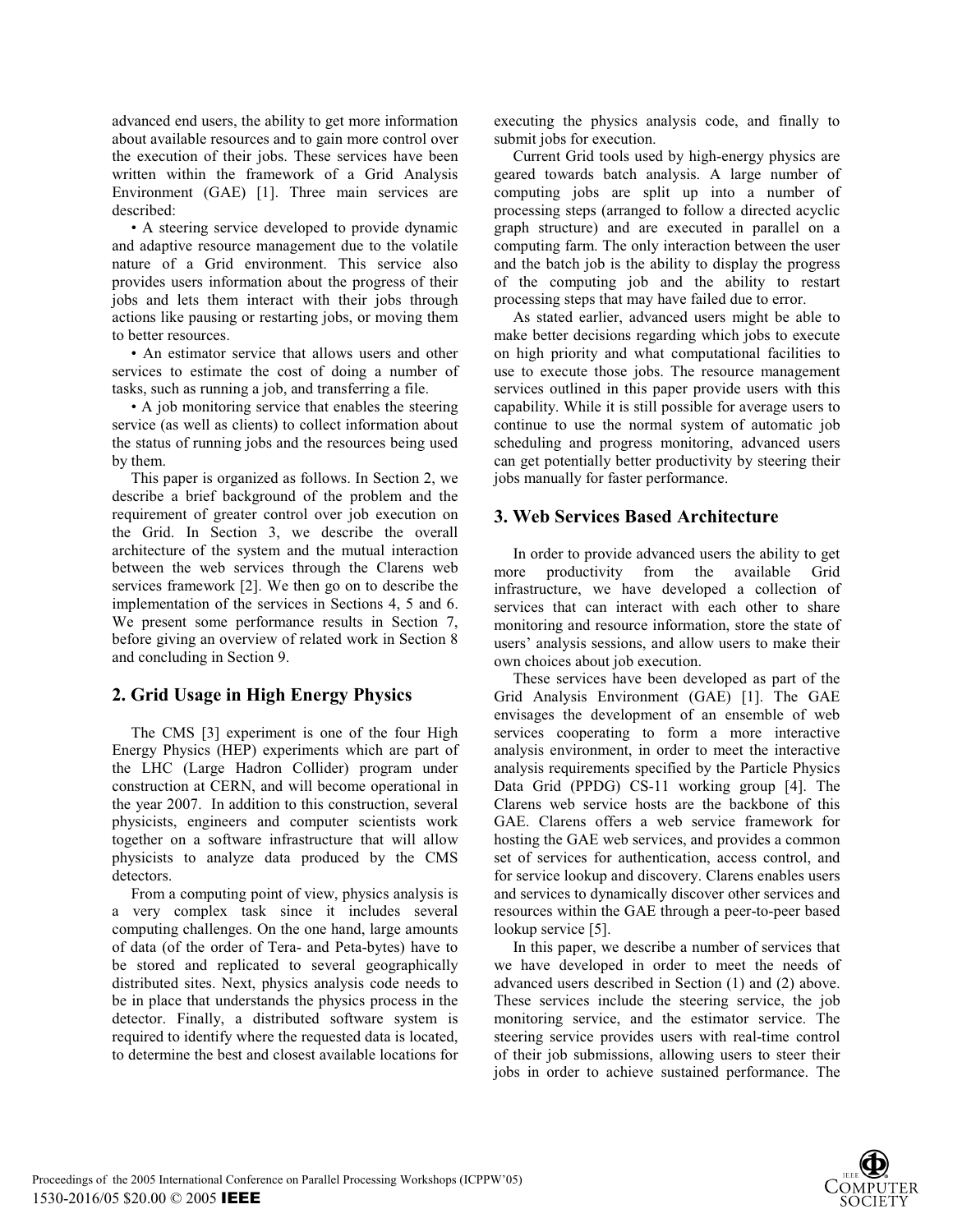purpose of the Job Monitoring service is to provide real-time job monitoring information and status feedback while operating in close interaction with an execution service (which can be based on any execution engine such as Condor [6]). The estimator service can be used to provide estimates of the resources required by a job, based upon historical information. It also provides information (static estimates) to the scheduler for scheduling decisions. A rough outline of the interaction between the services that make up this architecture is depicted in Figure 1.



### **Figure 1. Mutual interaction between the resource management services**

Clients can contact any of these services directly in order to get the information they require about their jobs or the state of available resources. In addition, the steering service uses information from both the job monitoring and the estimator service in order to make its decisions. The steering service uses information from the job monitoring service to determine the resources being used by various jobs and track their progress. Similarly, the steering service determines the estimated time to completion of a job or the transfer time of a file by invoking the estimator service. The job monitoring service uses data from the execution service to extract monitoring information related to a currently executing job. In this way, each of the services leverages the capabilities of the other services to share information and use that information to make better choices.

The services have been designed as SOAP/XMLRPC web services to ensure a modular architecture, to enable clients to access these services in a language-neutral manner, to enable the services to communicate with each other over a wide area or local area network, and to allow any future services to utilize the information published by these services. All the services discussed in this article have been deployed using the Java version of the Clarens web services framework.

## **4. Steering Service**

The Steering Service is the component of the GAE architecture that allows users to interact with submitted jobs. The Steering Service provides constant feedback of the submitted jobs to the users. It also allows the users to change the status of their jobs. This includes kill, pause, and resume, change priority of the job or moving the job to some other execution site.

## **4.1. Architecture**

The architecture of the Steering Service is shown in the following diagram. A detailed description of the various components follows in the next section.



#### **Figure 2. Design of the Steering Service**

## **4.2. Components**

The following components make up the Steering Service.

**4.2.1. Subscriber.** A scheduler (e.g. Sphinx [7] in GAE) sends a "concrete job plan" (a job plan precisely describing the nodes where the job will be executed) to the Steering Service. The Subscriber analyzes the received job plan to get the list of Execution Services to be used for the execution of the job for which the job plan has been sent.

**4.2.2. Command Processor.** The Command Processor handles the requests of the client and requests of the optimizer to perform job control e.g. kill, pause, resume, move job. Requests for job redirection are sent to the scheduler (Sphinx).

**4.2.2. Optimizer.** The optimizer contacts the Quota and Accounting Service (currently, just a trivial prototype) to find the cheapest site for job execution, and interacts with the Estimators to determine the site that can execute the task faster. Based on the information gathered, the job is redirected to the "Best Site". The meaning of "Best Site" depends on the optimization preference chosen (cheap or fast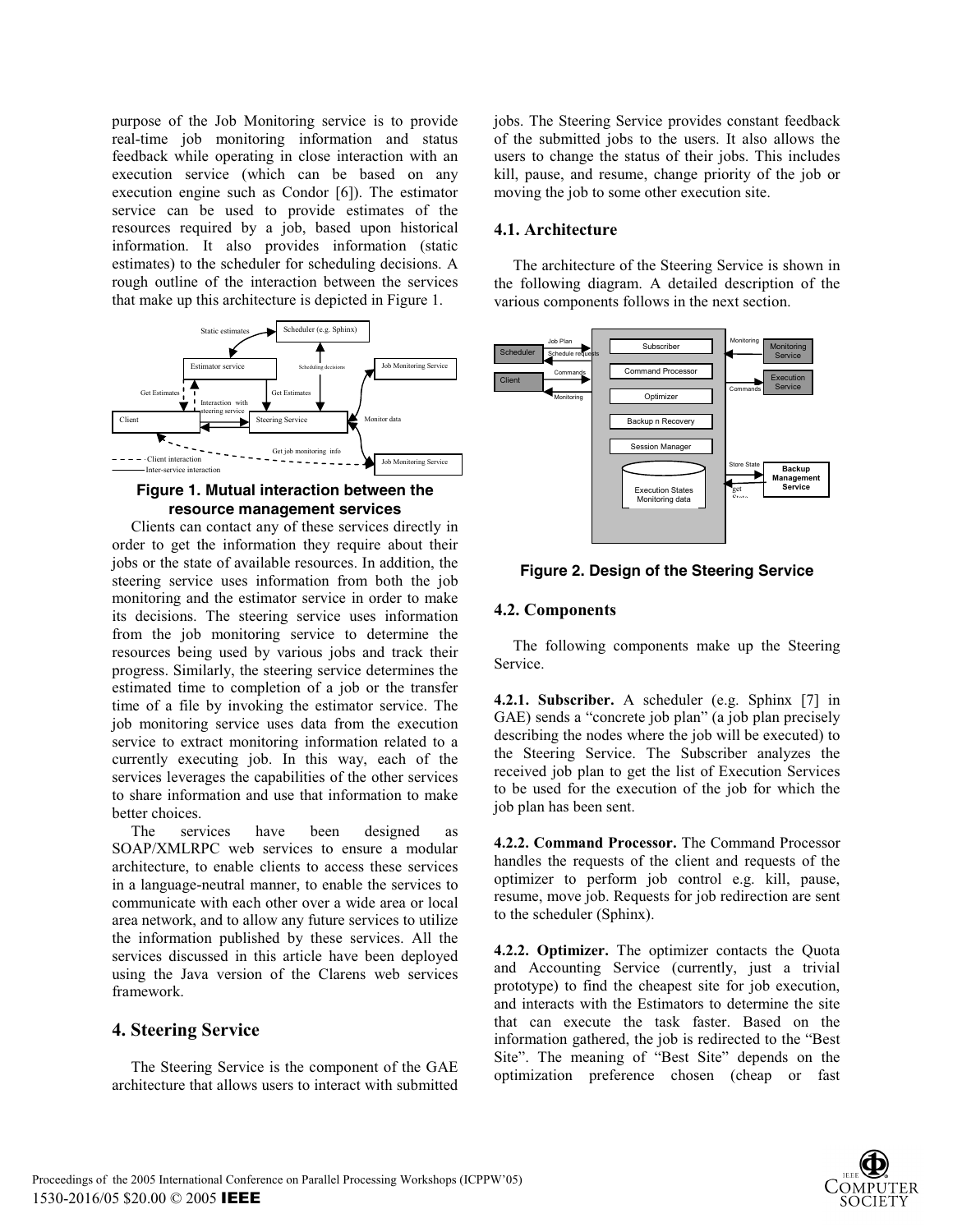execution). The expected execution time, calculated using the Estimator Service, includes the run time, queue time, and file transfer time estimates for job execution on a particular site.

**4.2.4. Backup and Recovery.** This module continuously checks all the Execution Services (on which the different tasks of a job are running) for failure. In case of the failure of the Execution Service, the Backup and Recovery module contacts Sphinx to allocate a new execution service. The scheduler will then resubmit the job on that new execution service.

If a running job fails, the Steering Service notifies the client about the failure. It then contacts the execution service to get all the local files that were produced by the failed job. For completed jobs, the Backup and Recovery module notifies the client about the completion of the job and gets the execution state from the execution service. This execution state is made available for download on the web interface.

**4.2.5 Session Manager.** This module makes sure that the authorized users steer the jobs.

## **5. Job Monitoring Service**

The Job Monitoring Service provides the facility of monitoring jobs that have been submitted for execution, and provides the job monitoring information to the Steering Service. The Job Monitoring Service also provides an easy-to-use API for retrieval of job monitoring information such as job status, remaining time, elapsed time, estimated run time, queue position, priority, submission time, execution time, completion time, CPU time used, amount of input IO and output IO, owner name and environment variables.

The Job Monitoring Service also continuously monitors the jobs that have been submitted and sends an update to MonALISA [8] whenever the state of a job changes. The main components of the Job Monitoring Service are described below, and their interactions are shown in Figure 3.



**Figure 3. Components of the Job Monitoring Service** 

## **5.2. Job Information Collector**

The role of the Job Information Collector module is to monitor the jobs that have been scheduled. The Job Information Collector interacts with the Execution Service to provide real-time job monitoring information. The Job Information Collector functions in two ways:

• It monitors the job execution and whenever the job is completed or terminated due to an error, it sends an update request to the DBManager for that job.

• It provides the monitoring information of the running jobs to the JMManager when requested.

## **5.3. JMExecutable & JMManager**

The JMExecutable serves to forward requests by the Steering Service to the JMManager. The JMManager handles the flow of information within the Job Monitoring Service. The JMManager gets the monitoring information either from the DBManager or from the Job Information Collector. It first queries the DBManager and if the information is not found in its repository, the request is forwarded to the Job Information Collector. The information is then sent to the Steering Service via the JMExecutable.

## **5.4. DBManager**

Each Job Monitoring Service instance has a database repository. The access to this repository is controlled by the DBManager. The DBManager publishes the job monitoring information to MonALISA.

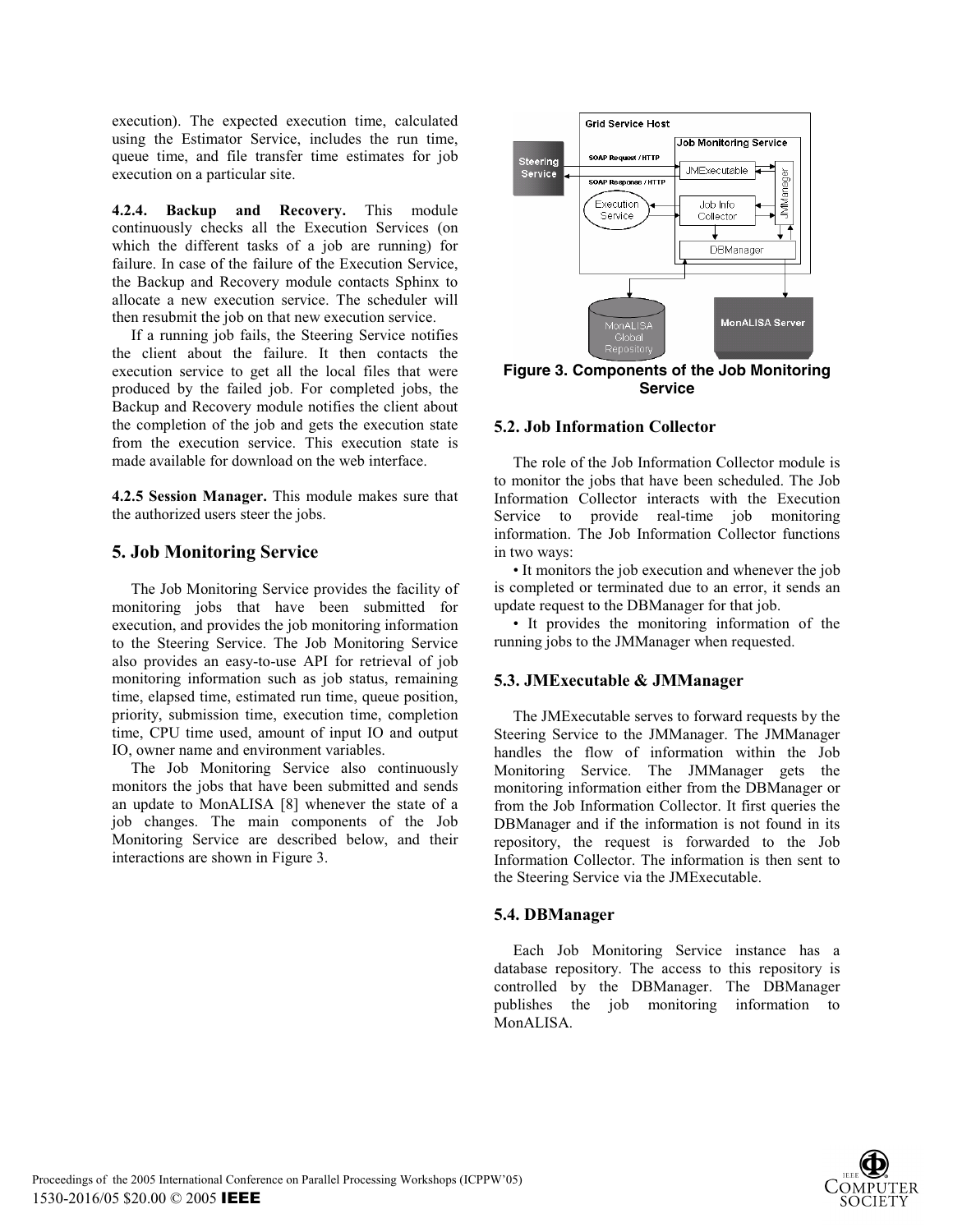## **6. Estimators**

The Estimator Service (or simply the estimators) is used to predict the resource consumption of a job. The Estimators API provides the following estimators:

#### **6.1. Runtime Estimator**



#### **Figure 4. Design of the Runtime Estimator**

The Runtime estimator computes the estimated runtime of an input task (the atomic component of a job) at a single execution site. Runtime is estimated by using a history-based approach. History based runtime prediction algorithms operate on the idea that tasks with similar characteristics generally have similar runtimes [9] (although this might not be the case for many kinds of tasks). We maintain a history of tasks that have executed along with their respective runtimes. To estimate the runtime, we identify similar tasks in the history and then compute a statistical estimate (the mean and linear regression) of their runtimes. We use this as the predicted runtime. A decentralized approach is used for history maintenance, so whenever a job is submitted to the scheduler, it performs the following sequence of events for each task in the job description file:

a. The scheduler contacts the available execution sites, and passes the task's attributes to the Execution service (at every execution site). Of course, this depends on the availability of the runtime estimator at each of the sites.

b. The execution service (which will be hosting the execution service) estimates the run time of the task using the estimator.

c. The estimated run time of step (b) will then be returned back to scheduler.

d. After getting estimates from every execution site, the scheduler will then contact the MonALISA repository to get the status of load at execution sites.

e. Based on the estimated run time and load status from step (b) and (d), the Scheduler will then select a site that has the least estimated run time and where the queue time for the task is a minimum.

For detailed information on how job matching is performed and estimated runtimes are computed, see [10].

#### **6.2. Queue Time Estimator**

The Queue Time Estimator estimates the time a task will spend in a queue waiting for its turn to start execution. This queue time is used by the Steering service to let the user know how much time his/her task will spend in queue.

In order to estimate the queue times the following sequence of events take place:

a. The Condor ID of the task is provided as the input to the Queue Time Estimator, and the Queue Time Estimator then contacts the execution service (e.g. Condor) and retrieves from the queue Condor IDs and the elapsed runtime of all tasks having a priority greater then the input task.

c. The Queue Time Estimator then retrieves from the database the estimated run time of tasks with ID's retrieved in step (b). The run time of each task is estimated at the time of task submission and is stored in a separate database.

d. The elapsed run time of retrieved tasks is then subtracted from their estimated run time; this gives the remaining estimated run time for each task. The sum of the estimated remaining runtime of all tasks retrieved in step 2 is the estimated queue time for the input task.

#### **6.3. File Transfer time Estimator**

Since transferring files could be a time consuming operation, we need an estimator method that will tell the user how much time this file will take to transfer. For transfer time estimation, we first determine the bandwidth between the client and the Clarens server using iperf, and then using this bandwidth and the file size, we calculate the transfer time.

## **7 Performance Results**

In order to test the Runtime Estimator, we used accounting data from the Paragon Supercomputer at the San Diego Supercomputing Center. This data was collected by Allen Downey in 1995. The accounting data had the following information recorded for each job: account name; login name; partition to which the job was allocated; the number of nodes for the job; the job type (batch or interactive); the job status (successful or not); the number of requested CPU hours; the name of the queue to which the job was allocated; the rate of charge for CPU hours and idle

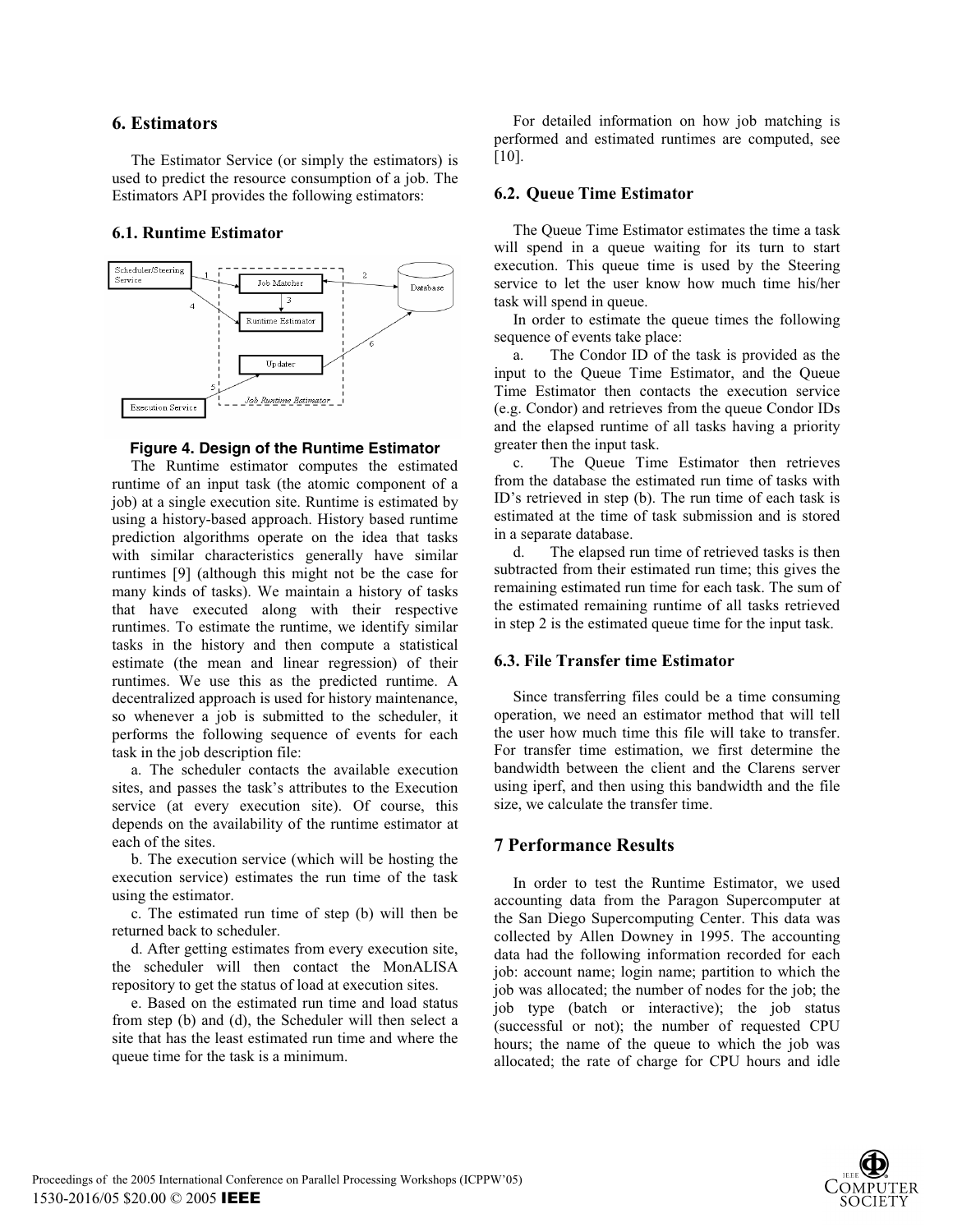hours; and the task's duration in terms of when it was submitted, started, and completed.

The history consisted of 100 jobs and the runtime for 20 jobs was estimated; figure 5 shows the estimated and actual runtimes in each of the 20 cases:



**Figure 5: Actual & Estimated Runtimes for 20 test cases** 

For each of the twenty cases, we computed the error in estimation as:

Percentage Error = (Actual Runtime – Estimated Runtime)/Actual Runtime \* 100 %

The percentage errors for the twenty cases were then used to compute the mean error of the runtime estimator. The mean error for the run time estimator comes out to be 13.53%, this was computed by dividing the sum of percentage errors in each of the twenty test cases by 20.



#### **Figure 6: Response times for queries to Job Monitoring Service**

We also carried out a number of tests to measure the performance of the Job Monitoring Service. We hosted the Job Monitoring Service on a Windows-XP based JClarens server. Several clients were initialized in parallel to call various methods of the service. Figure 6 shows the results in terms of the average time taken to fulfill a request when different numbers of clients tried to access the service concurrently.

The results show that the performance of the service scales well with increasing number of clients, which means that the service can handle a large number of clients as long as they do not exceed a certain limit.



 **Figure 7: Job Completion at different sites** 

The improvement in performance of a grid that can be obtained by using the steering service is depicted in Figure 7, which shows the completion time of a job (a simple C++ program that calculates prime numbers over an input range) in different scenarios. The dashed line shows the estimated completion time of the job. Currently this estimate is calculated by running the job many times on different machines that have negligible CPU load. This estimate comes out to be 283 seconds. Hence, we make the assumption that the job requires 283 s to complete on a free CPU, i.e. if a CPU is free, the job will always complete in around 283 s. Moreover, Condor provides us the ability to see how much "wall-clock time" the job has accumulated while running on a node or Condor pool. Note that this "wallclock" time does not include the time during which the job is idle and waiting for the CPU or other resources to free up.

We used this feature of Condor coupled with the above-mentioned assumption as a way to measure the progress of the job when it is running on a node with significant CPU load. Thus, if the job has accumulated 141 s of wall-clock time (as shown by Condor) when it is running on such a node, we assume that roughly 50% of the job is complete, even if the time elapsed since the job had been scheduled on that node is greater (because the job has had to remain idle in the queue, for instance).

Based on this data, we charted the progress of a job from 0 to 100% while it ran on a node A with significant CPU load. The purple line shows the job that is running on site A under significant CPU load. The steering service has monitored the progress of this job (using the job monitoring service) and has decided to move this job based on its slow execution rate (note that the user could have moved the job from site A to site B manually as well). This job is then rescheduled on some new site B, while the job was also allowed to

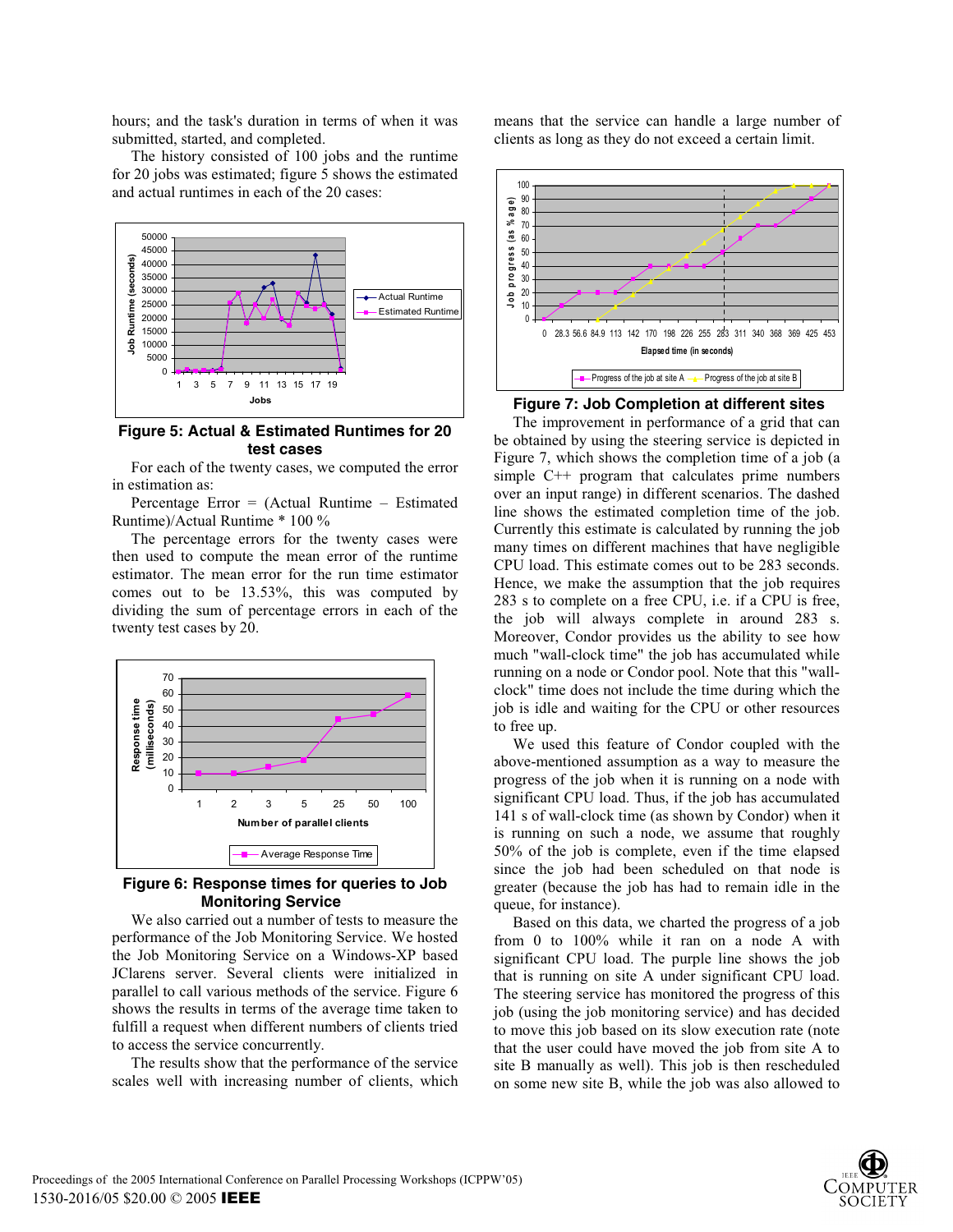continue running on site A for testing purposes. It is clear that after rescheduling, the job has completed much sooner than the job that was executing at site A (as indicated by the yellow line).

The job can be completed even quicker than 369 seconds if it is checkpoint-able and flocking is enabled between site A and Site B. A critical factor that affects the job completion time is the time at which the decision to move the job is taken. The quicker the decision is taken, the better the chance that it will complete quicker. Another important factor is the time taken to transfer the data files needed by the job. All of these factors must be taken into account when deciding whether a job should be transferred or allowed to run to completion.

We conclude that there are tangible benefits to be achieved by using the resource management services described in this paper. By allowing the steering service to periodically monitor the performance of the job (using the job monitoring service), to make dynamic estimates of the job completion time, and to reschedule the job when required, the productivity and throughput of the grid infrastructure is enhanced. Moreover, since the APIs of the steering service also enable users to get this information, advanced users can also make such rescheduling decisions when they think that the performance is insufficient. It might not be possible to get ideal performance from the system because it takes some time to detect the slow execution rate of a job. However, once this is detected, a rescheduling of the job based on updated monitoring information can dramatically reduce the actual execution time.

# **8. Related Work**

MonALISA is perhaps the most relevant project currently being used to perform monitoring, steering, and optimization for the VRVS [11] reflector network. GMonitor [12] is a web portal that allows a user to monitor, control, and steer the execution of application jobs on global grids. G-Monitor does not provide an interface for applications to interact with the system. Falcon [13], from the Georgia Institute of Technology, was created to steer parallel programs through online monitoring, allowing Monitoring and Steering but not Optimization.

The Vase System [14] is another effort, which focuses on the steering of applications by human users. This project lacks autonomous decision-making and algorithmic program steering. NetLogger [15] is a Toolkit for Distributed System Performance Tuning and Debugging. This project provides methodology to

get the detailed end-to-end application and system level monitoring.

Grid information systems such as Globus MDS [16] and R-GMA [17] provide some monitoring but they do not support all monitoring scenarios. To overcome these limitations, application monitoring solutions have been proposed such as NetLogger and OCM-G [18]. Application monitoring has been done in the CMS production tools IMPALA [19] and BOSS [20].

Previous efforts of application runtime estimation can be broadly classified in three categories:

1. Code analysis [21] techniques estimate execution by analyzing the source code of the task.

2. Analytic benchmarking/Code Profiling [22] defines a number of primitive code types. On each machine, benchmarks are obtained which determine the performance of the machine for each code type. The analytic benchmarking data and the code profiling data are then combined to produce an execution time estimate.

3. Statistical prediction [23] algorithms make predictions using past observations. This is the technique used by us for task runtime estimation.

Another notable effort is that of Sebastian Grinstein and John Huth [24] who devised a technique that aims at predicting the behavior of ATLAS applications. The technique they have used falls into the analytic benchmarking/code profiling category. Statistical runtime prediction techniques have also been used by Smith, Taylor and Foster [25] to predict the queue wait time of applications.

# **9. Conclusion**

We have presented an ensemble of resource management services which working in tandem provide users with great flexibility in executing their jobs, monitoring the progress of their jobs, and getting improved performance from the Grid systems available to them. These services are crucial to the GAE because they ensure that users get maximum control over the execution of their jobs, and the locations from where the jobs access their required data.

# **10. ACKNOWLEDGEMENTS**

This work is partly supported by the Department of Energy as part of the Particle Physics DataGrid project and by the National Science Foundation. Any opinions, findings, conclusions or recommendations expressed in this material are those of the authors and do not necessarily reflect the views of the Department of Energy or the National Science Foundation.